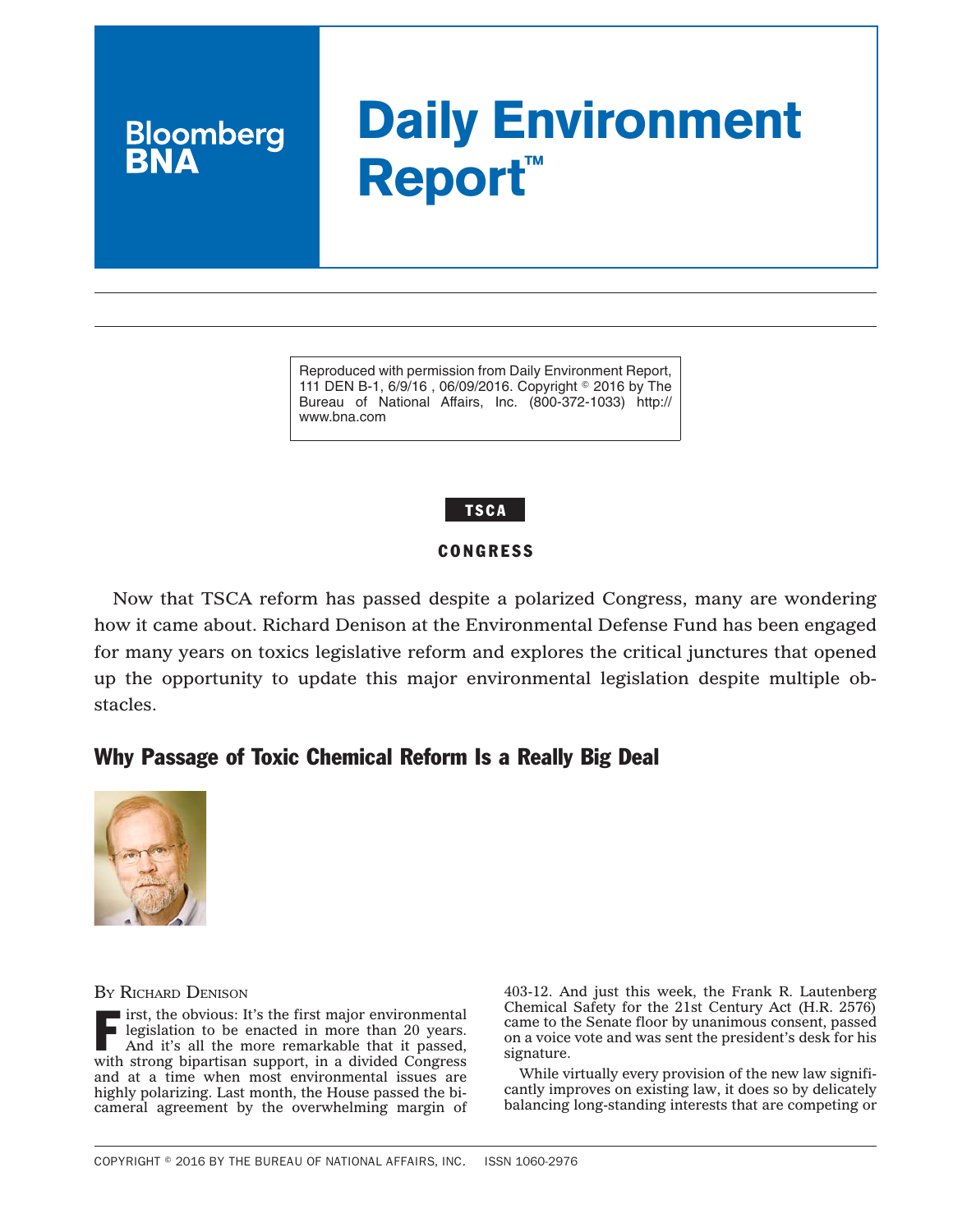in direct conflict. The new law is built on carefully crafted compromises, classic in the sense that no one got everything they wanted but everyone got something, and not just overall but in each major section of the law. What makes this accomplishment extraordinary is that the balance was reached, not by skirting around the most contentious issues, but by directly tackling and seeking to resolve the differences.

#### How Was This Possible?

First, it took a long time. My organization started working 20 years ago toward legislative reform of the Toxic Substances Control Act (TSCA). The first conversations on Capitol Hill that planted the seeds that grew into the Lautenberg Act took place in 2004—convened, appropriately enough, by staff for the late Sen. Frank Lautenberg (D-N.J.), who made the cause of improving chemical safety his last crusade in a long congressional career devoted to improving public health. Those conversations yielded the first reform legislation, the Kids-Safe Chemicals Act of 2005, a 35-page ''message'' bill aimed primarily at demonstrating that there was interest in Congress in reforming TSCA.

Not surprisingly, that bill went nowhere. It was actively supported by health and environmental groups, and actively opposed by the chemical industry. And members of each party in Congress lined up accordingly—to the extent it got their attention at all. Nonetheless, in retrospect it was an important milestone because it began a serious conversation about both the need for reform and what reform should look like.

A series of bills built on that first one were introduced in both houses, one nearly every year from 2008 through 2013. And while they grew in length and in cosponsorship, and increasingly reflected input from a broader range of stakeholders, they too went virtually nowhere—supported only by Democrats and nongovernmental organizations (NGOs), and uniformly opposed by Republicans and industry interests.

#### Industry Embraces Reform

The second critical ingredient was a shift that began in 2009 in the chemical industry's stance, to acknowledge the need for reform—which it termed ''modernization.'' That shift was spurred by years of incremental but important actions driven by state and national advocates calling on states and the market itself to restrict chemicals. These critical players stepped in to fill the void left by a failed TSCA and to respond to the rising demands from consumers and the public for safer chemicals.

Industry's decision to come to the federal negotiating table was an acknowledgment of a growing loss of confidence in the safety of chemicals. Thereby was born a first piece of common ground: a mutual interest in a stronger federal system, for the industry as a means to restore lost confidence among the public and the marketplace, and for health, labor and environmental advocates as a means to better ensure the safety of chemicals.

That common interest fostered a host of formal and informal stakeholder dialogues, both on and off Capitol Hill, that were instrumental in delineating the issues and articulating stakeholders' often diametrically op-

posed positions, but also gradually illuminating where common ground on specific issues might be found.

#### A Pinch of Political Courage

All of that might still have been for naught had not a bold step been taken by a most unlikely pair of senators: public health champion Sen. Lautenberg and Sen. David Vitter (R-La.), a staunch ally of the chemical industry. They rather hastily negotiated the first bipartisan reform bill, the Chemical Safety Improvement Act of 2013—introduced, as it turned out, less than two weeks before Lautenberg's untimely death. That bill, flawed as it was, opened for the first time a bipartisan path forward—a critical development if there was to be any hope of actually enacting legislation in such a divided Congress.

That bill also served as the starting point for what became the Lautenberg Act. Over the next three years, an ever-enlarging group of lawmakers from both parties and both Houses engaged in both moving and improving the TSCA reform legislation.

On the Senate side, Sens. Tom Udall (D-N.M.) and Vitter and then Sen. James Inhofe (R-Okla.) managed extensive negotiations that expanded as colleagues lent their support in exchange for strengthening changes deepening and broadening engagement that proved critical to sustaining the momentum necessary to secure passage. A significantly revised bill introduced a year ago, named in honor of Lautenberg, was further negotiated to gain more bipartisan support during committee consideration, and then again in the lead-up to final passage in December 2015, by that time attracting 60 co-sponsors and passing by unanimous voice vote. Sens. Barbara Boxer (D-Calif.), Tom Carper (D-Del.), Sheldon Whitehouse (D-R.I.), Jeff Merkley (D-Ore.), Cory Booker (D-N.J.), Ed Markey (D-Mass.) and Dick Durbin (D-Ill.) all played significant roles.

The House process was much quicker but equally bipartisan, with a bill introduced in May 2015 and passed in June of last year, by the remarkable margin of 398-1. Reps. Fred Upton (R-Mich.), Frank Pallone (D-N.J.), John Shimkus (R-Ill.) and Paul Tonko (D-N.Y.), and later, Nancy Pelosi (D-Calif.), Steny Hoyer (D-Md.), Diana DeGette (D-Colo.) and Gene Green (D-Tex.), shepherded and supported moving the bill through the House and the bicameral negotiations.

#### Reconciling Two Very Different Bills

Those negotiations had to reconcile a more comprehensive Senate bill with a much narrower House bill. They occupied the past several months, intensifying in recent weeks and literally running right up to the House's filing deadline for the bill last month. The resulting bill adopts the more comprehensive approach taken by the Senate bill, while adhering to the structure and retaining much more of current TSCA—the House's preferred approach. The final bill largely incorporates the Senate bill's policy reforms for new chemicals, but integrates them into the structure of current law. It also includes the Senate bill's provisions for updating the inventory of chemicals active in commerce and addressing confidential business information. A more streamlined prioritization process for existing chemicals than was in the Senate bill was agreed to. The bill's chemical testing provision is a blend of the